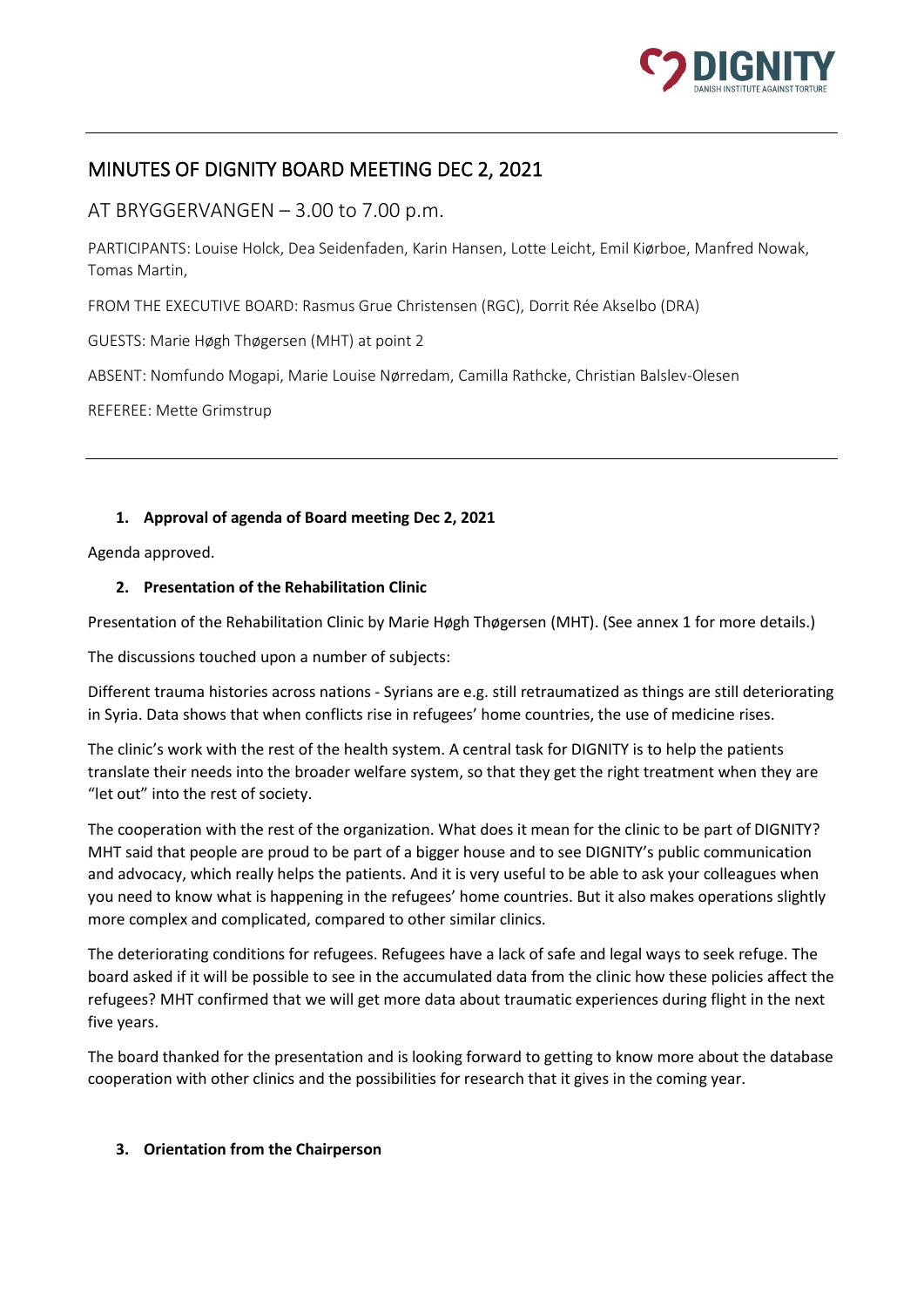

Christian Balslev-Olesen was unfortunately unable to attend the meeting but sent his regards. Deputy Chairperson Dea Seidenfaden related that the executive committee had mostly spent time preparing for the board meeting and arranging the presentation of the clinic.

# **4. Orientation from the CEO**

Orientation by Rasmus Grue Christensen (RGC):

2021 has been quite intense. A lot of plans to begin with, and extra endeavors on top of that, so everybody now deserves a nice Christmas Holiday!

Meeting tomorrow with the Capital Region in order to negotiate the operating agreement. We are now a VISO supplier, which means that we support the municipality system in treating adults and children with trauma. This will probably become an important second source of income.

We have had our annual consultation with the Danish Foreign Ministry, a very positive meeting with recognition of DIGNITY's capability and expertise, and also acknowledgement of DIGNITYs reaction to the localization agenda.

The DAPP – the Danish-Arab Partnership Programme – is up for tender in early 2022, and hopefully DIGNITY will win a new phase together with good partners. If so, the implementation begins mid-2022. Also in DAPP, localization is an important agenda.

The Belarus platform is on track and working quite well. There are two questions that we are working on: Clarification as to whether the platform should continue after the initial period that ends in June 2022. And then if it is possible to fund a permanent platform, functioning as a "fire station" able to react even faster to human rights emergencies, when needed.

# **5. Localization – follow-up**

The main follow up on the discussions on the board seminar in September will of course be the approval and implementation of the Partnership Policy and annexes. But, furthermore, the board was briefed about a number of initiatives to follow up on the localization debate on the board seminar in Sep., i.a. a suggestion to include a member with a refugee background, for example a former patient in DIGNITY, in the board. This was discussed under item 9.

The board asked about the partnership workshop. Tomas Martin related that the partnership workshop went very well and had many relevant comments to the partnership policy draft. Core recommendations from the partners were:

- Communication not just in setting up the plan, but throughout the project and consistency and flexibility in the project implementation.
- Integration implement the policy in praxis, in structures and procedures.
- Mutuality and respect, summarized in the policy in the acronym MEAP (Mutuality and respect, Equality and non-discrimination, Accountability and transparency, Participation and empowerment)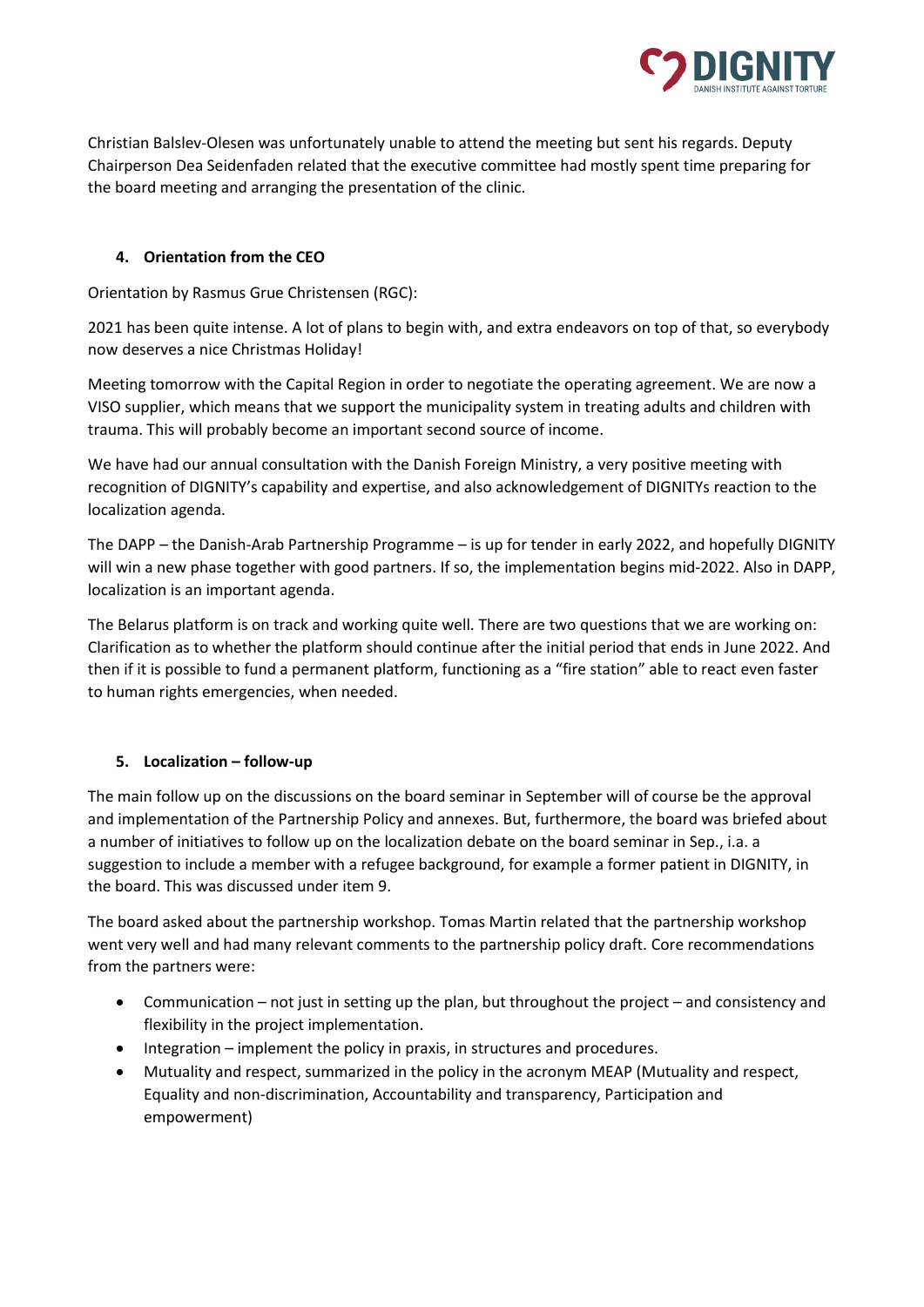

These considerations were also reflected in the following internal discussions in DIGNITY – among the employees there was a need to know more concretely how this policy would be implemented and mean a difference in the daily work.

As a result of some of the discussions, an implementation working group had been added to the paper.

The board shortly discussed the importance and relevance of internal awareness raising, vs. the need for more structural changes.

The board meeting in April will dive deeper into this subject and discuss both bias awareness and decentralization.

### **6. Strategic priorities 2021 and 2022**

#### *Strategic priorities 2021*

Praise from the board for all the accomplishments. And compliments to the strategy format with extensive explanatory footnotes.

#### *Strategic priorities 2022*

Praise from the board for the continued very visible public communication. There were questions as to whether DIGNITY had got plans to strengthen the communication staff in order to be able to play a role in the international arena. The board got the answer that DIGNITY certainly wants to. But donor requirements have become tougher than earlier which means that it has become more difficult to fund communications and advocacy.

The board also praised the focus on stress prevention after the APV, which was a positive and strong APV, but where signs of stress were also present. It was mentioned that stress prevention is not done with a policy, it has also got to do with increased ambitions and work requirements, which must be managed well.

It was suggested to conduct a small survey at the end of the year to follow up on the stress prevention etc.

#### **7. Forecast 2021**

Presentation by Dorrit Rée Akselbo (DRA):

We still expect to reach approximately the same result as we predicted in the beginning of the year, even though we will have a smaller income in the clinic than predicted. But savings in administration among other things have meant that we still reach the budgeted result.

There are fewer people at the offices, which makes it possible to spend less money on office space. But we are still working with the challenges of a more flexible workplace.

The board praised the fact that DIGNITY is expected to create a satisfying result, even though there have been so many changes during the year.

There was a question as to the procedure for deciding what to do with surplus: DIGNITY has an equity target of 9 mio. DK, which we expect to reach ahead of schedule, but we are still not there yet. When the target is reached, the board can discuss what to do with a possible future surplus.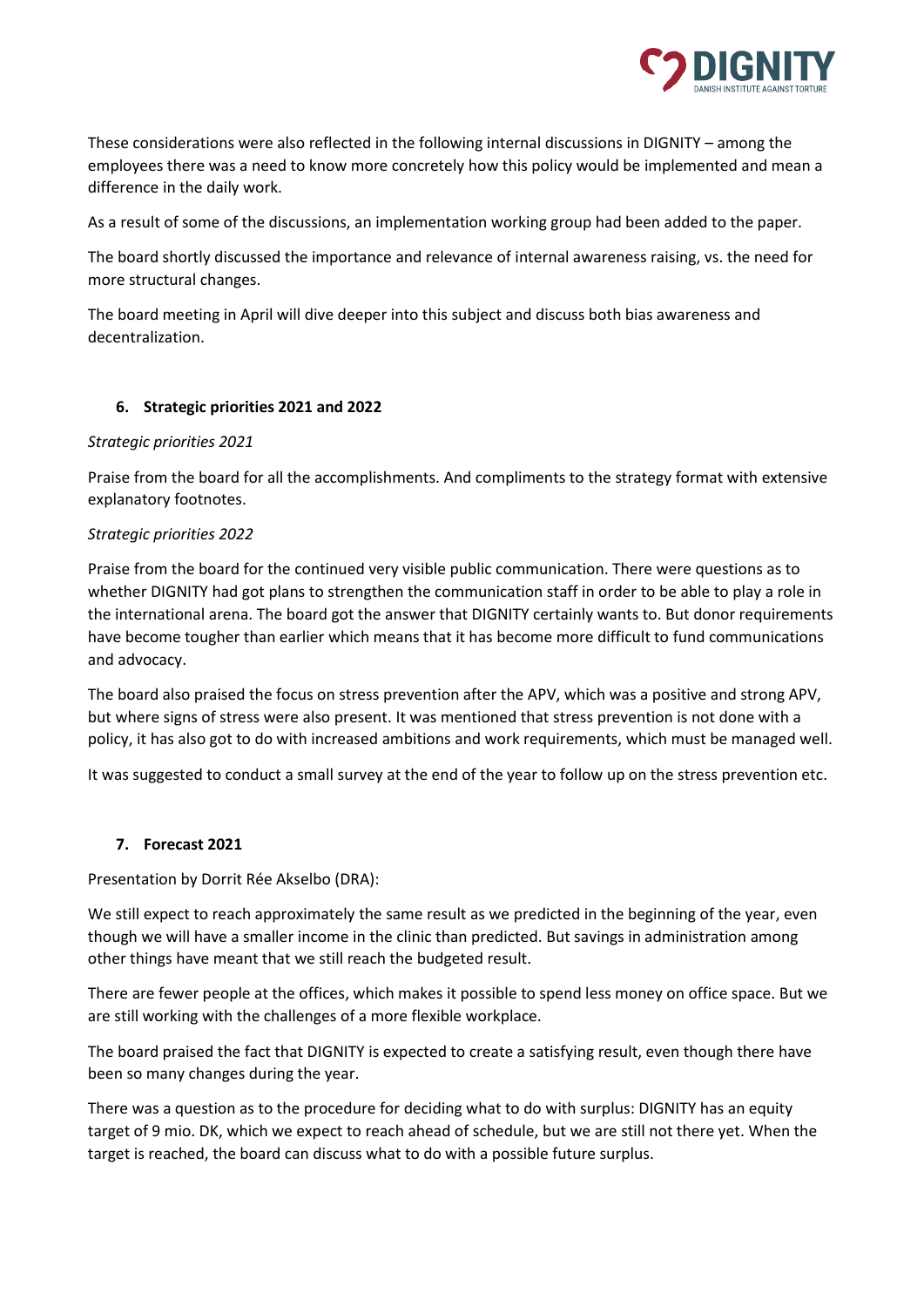

# **8. Approval of budget 2022**

Presentation by Dorrit Rée Akselbo (DRA):

It is a conservative budget; we expect an end result of 0.

We have underspent on the DED in 2021, but also in previous years, partly due to the pandemic. Underspent funds will be transferred to 2022 and therefore we have raised the DED budget by DKK 2.5 mio. In 2022. We have set the bar higher in 2022, hoping that it becomes possible to spend the funds in 2022. . However, ff Covid-19 is still affecting the situation as much as it did in 2021, it will be difficult to reach the goal for 2022.

Prerequisites for the budget are among others that we get the DAPP tender, that the negotiations with the Capital region will end up with at least the same economic framework as today. And that we increase our member base a little bit more.

We will monitor the clinic closely from the beginning of 2022, to make sure that we have a stabile income and that we see the allotted number of patients.

We expect less travel costs in the future, also after the pandemic.

There was a short question about environmental policies. It is not yet a direct donor requirement, but we expect it to be in the future, so we are working on an environmental policy for DIGNITY.

The board also questioned the increased DAPP budget – only part of it is DIGNITY's own funds, so the numbers might be a bit misleading. DRA promised to send out a revised budget with a separate line for the DAPP funds.

The board approved of the budget with the above-mentioned comments.

# **9. Board future composition**

Christian Balslev-Olesen has announced that he will retire from the board from Sep. 2022. So, the board was asked to discuss the future board composition, also due to the suggestion from item 5 to include a member with refugee background in the board.

There was a first and open discussion.

The board first considered the suggestion to include a member with a refugee background.

It was discussed whether it should be a former patient, or if having a refugee background and an interest in the anti-torture work would qualify, as many former patients are often quite vulnerable. It was considered whether it could be a relative to a patient, or perhaps an interpreter. And it was suggested to broaden the scope to the other torture rehabilitation clinics.

The board then discussed the possible procedure  $-$  a way to go forward could also be to ask the Danish Refugee Council to appoint a member. Or perhaps let a panel from the clinic decide. Since there are no patient associations in Denmark on this subject, there is no obvious organization to go to.